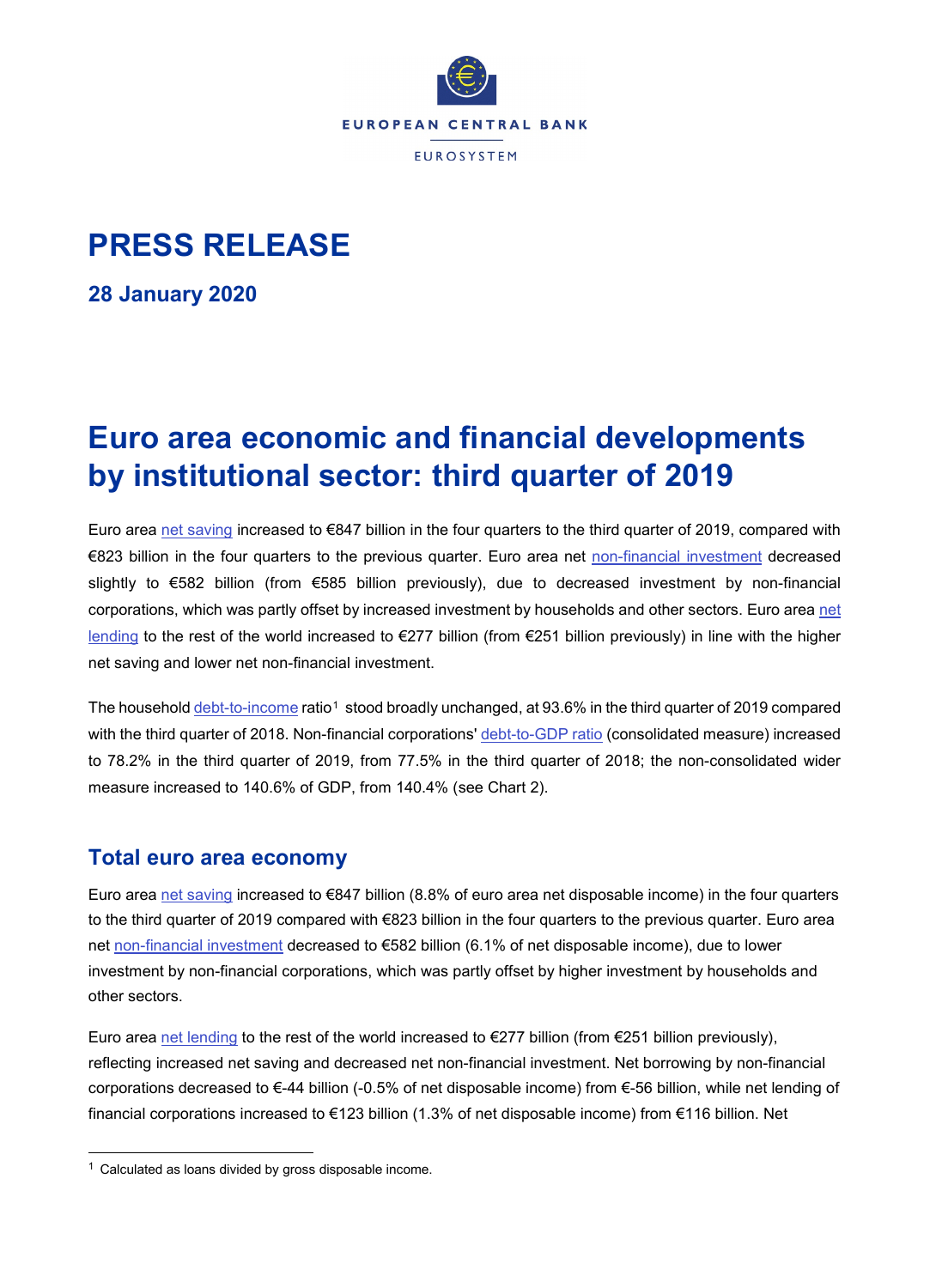#### **PRESS RELEASE / 28 January 2020**

Euro area economic and financial developments by institutional sector: third quarter of 2019 lending by households increased to €286 billion (3.0% of net disposable income) from €274 billion. The increase in net lending by the total private sector was accompanied by a broadly stable net borrowing by the government sector (-0.9% of net disposable income).

Chart 1. Euro area saving, investment and net lending to the rest of the world





## **Households**

The annual growth of household [financial investment](http://sdw.ecb.europa.eu/browseTable.do?dc=&type=series&cv=&ec=&rc=&node=SEARCHRESULTS&oc=&df=&q=QSA.Q.N.I8.W0.S1M.S1.N.A.F.F._Z._Z.XDC._T.S.V.N._T%20QSA.Q.N.I8.W0.S1M.S1.N.A.LE.F._Z._Z.XDC._T.S.V.N._T&pb=&SERIES_KEY=332.QSA.Q.N.I8.W0.S1M.S1.N.A.F.F._Z._Z.XDC._T.S.V.N._T&SERIES_KEY=332.QSA.Q.N.I8.W0.S1M.S1.N.A.LE.F._Z._Z.XDC._T.S.V.N._T) stood at an unchanged rate of 2.4% in the third quarter of 2019. This resulted mainly from slight increases in investment in currency and deposits as well as life insurance and pension schemes, which were compensated by increased net sales of debt securities and lower increases in investment in other financial assets.

Households were overall net buyers of listed shares in the four quarters to the third quarter of 2019. By issuing sector, they were net buyers of listed shares of MFIs and other financial institutions, as well as listed shares issued by non-euro area residents, while they were net sellers of listed shares of non-financial corporations. Households sold (in net terms) debt securities, in particular those issued by MFIs, other financial institutions and general government (see Table 1 below and [Table 2.2. in the Annex\)](http://sdw.ecb.europa.eu/web/generator/prl/pr_qsa_0201_2019q3.pdf).

The household [debt-to-income](http://sdw.ecb.europa.eu/browseTable.do?type=series&ec=&rc=&oc=&df=&dc=&cv=&node=SEARCHRESULTS&q=QSA.Q.N.I8.W0.S1M.S1.N.L.LE.F4.T._Z.XDC._T.S.V.N._T%20QSA.Q.N.I8.W0.S1M.S1._Z.B.B6G._Z._Z._Z.XDC._T.S.V.N._T%20QSA.Q.N.I8.W0.S1M.S1.N.C.D8._Z._Z._Z.XDC._T.S.V.N._T%20QSA.Q.N.I8.W0.S1M.S1.N.D.D8._Z._Z._Z.XDC._T.S.V.N._T&pb=) ratio<sup>[2](#page-1-0)</sup> stayed unchanged at 93.6% in the third quarter of 2019 as compared to the third quarter of 2018, as disposable income grew at broadly the same pace as the outstanding amount of loans to households. Similarly, the household [debt-to-GDP](http://sdw.ecb.europa.eu/browseTable.do?type=series&ec=&rc=&oc=&df=&dc=&cv=&node=SEARCHRESULTS&q=QSA.Q.N.I8.W0.S1M.S1.N.L.LE.F4.T._Z.XDC._T.S.V.N._T%20QSA.Q.N.I8.W0.S1.S1._Z.B.B1GQ._Z._Z._Z.XDC._T.S.V.N._T&pb=) ratio was broadly unchanged at 57.9% (see Chart 2).

<span id="page-1-0"></span> <sup>2</sup> Calculated as loans divided by gross disposable income.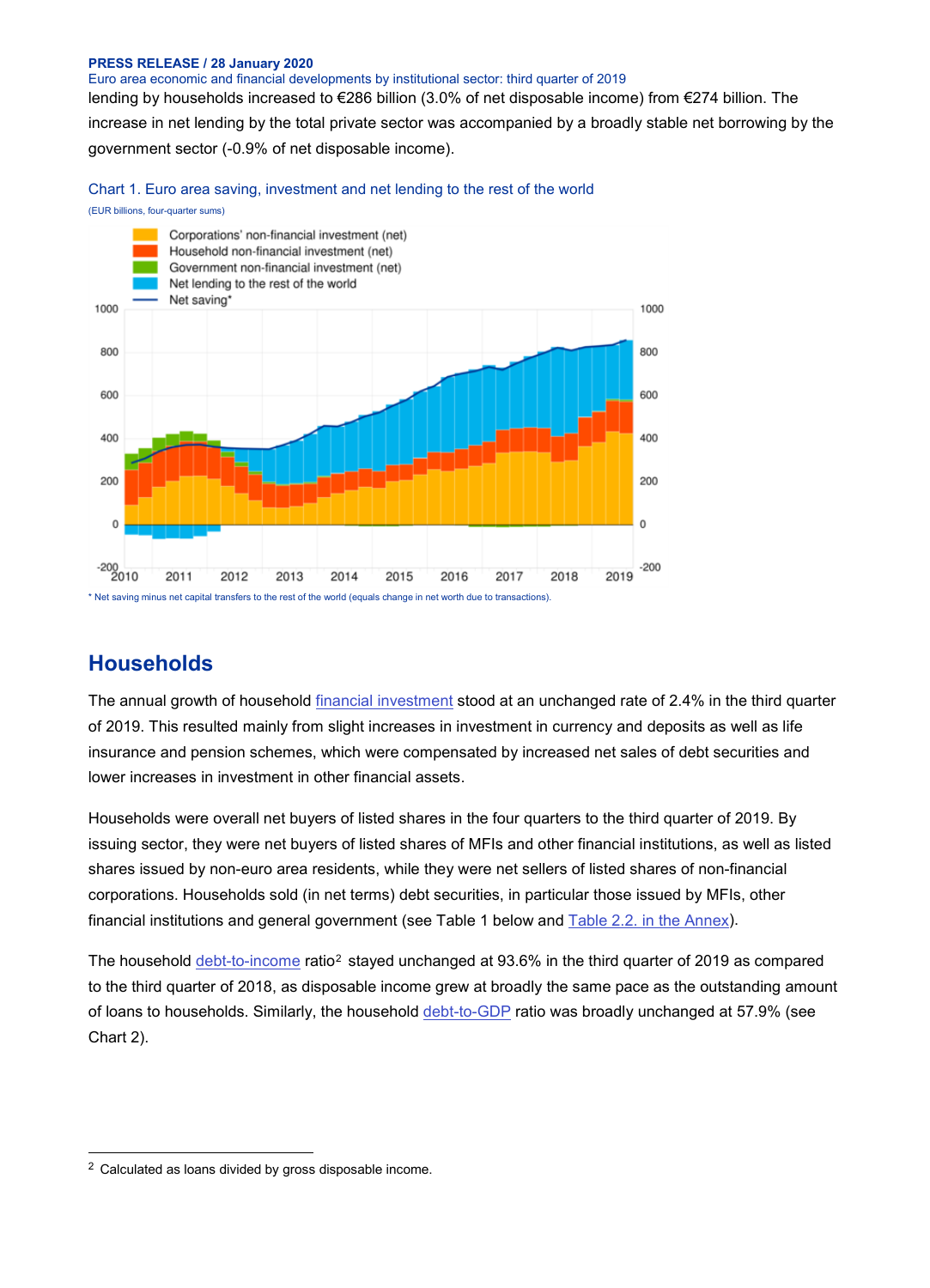## **PRESS RELEASE / 28 January 2020**

Euro area economic and financial developments by institutional sector: third quarter of 2019 Table 1. Financial investments and financing of households, main items

(annual growth rates)

|                              | <b>Financial transactions</b> |         |         |                     |               |  |  |
|------------------------------|-------------------------------|---------|---------|---------------------|---------------|--|--|
|                              | 2018 Q3                       | 2018 Q4 | 2019 Q1 | 2019 Q <sub>2</sub> | 2019 Q3       |  |  |
| <b>Financial investment*</b> | 2.1                           | 2.1     | 2.2     | 2.4                 | 2.4           |  |  |
| Currency and deposits        | 3.7                           | 4.1     | 4.8     | 4.9                 | 5.3           |  |  |
| Debt securities              | $-6.0$                        | $-3.1$  | 1.2     | $-2.1$              | $-7.2$        |  |  |
| Shares and other equity      | 0.5                           | 0.3     | $-0.4$  | 0.0                 | 0.1           |  |  |
| Life insurance and pension   | 2.4                           | 2.0     | 2.1     | 2.3                 | $2.5^{\circ}$ |  |  |
| schemes                      |                               |         |         |                     |               |  |  |
| Financing**                  | 2.9                           | 3.2     | 3.5     | 3.5                 | 3.9           |  |  |
| Loans                        | 3.1                           | 3.2     | 3.3     | 3.3                 | 3.5           |  |  |

\* Items not shown include: loans granted, prepayments of insurance premiums and reserves for outstanding claims and other accounts receivable.

\*\* Items not shown include: financial derivatives net liabilities, pension schemes and other accounts payable.

#### Chart 2. Debt ratios of households and non-financial corporations

(debt as a percentage of GDP)



\* Outstanding amount of loans, debt securities, trade credits and pension scheme liabilities.

\*\* Outstanding amount of loans and debt securities, excluding debt positions between non-financial corporations.

\*\*\* Outstanding amount of loan liabilities.

## **Non-financial corporations**

In the third quarter of 2019 annual growth of [financing](http://sdw.ecb.europa.eu/quickview.do?SERIES_KEY=332.QSA.Q.N.I8.W0.S11.S1.N.L.F.F._Z._Z.XDC._T.S.V.N._T) of non-financial corporations stood at an unchanged rate of 1.5% compared with the previous quarter. This resulted from an acceleration in financing in the form of shares and other equity, debt securities and trade credits, which was offset by a slower growth in loans.

The annual growth rate of loan financing decreased to 1.6% (after 2.0%), reflecting a decrease in the growth rate of loans granted by MFIs and by non-financial corporations, partially offset by an increase in the growth rate of loans granted by non-MFI financial corporations (see Table 2 below and Table 3.2. in the Annex).

Non-financial corporations' [debt-to-GDP ratio](http://sdw.ecb.europa.eu/browseSelection.do;jsessionid=0823D4D2CF7E1A76FEF07358601EEEF2?type=series&q=QSA.Q.N.I8.W0.S11.S1.C.L.LE.F3T4.T._Z.XDC_R_B1GQ_CY._T.S.V.N._T&node=SEARCHRESULTS&ec=&oc=&rc=&cv=&pb=&dc=&df=) (consolidated measure) increased to 78.2% in the third quarter of 2019, from 77.5% in the third quarter of 2018; the non-consolidated wider measure increased to 140.6% of GDP, from 140.4% (see Chart 2).